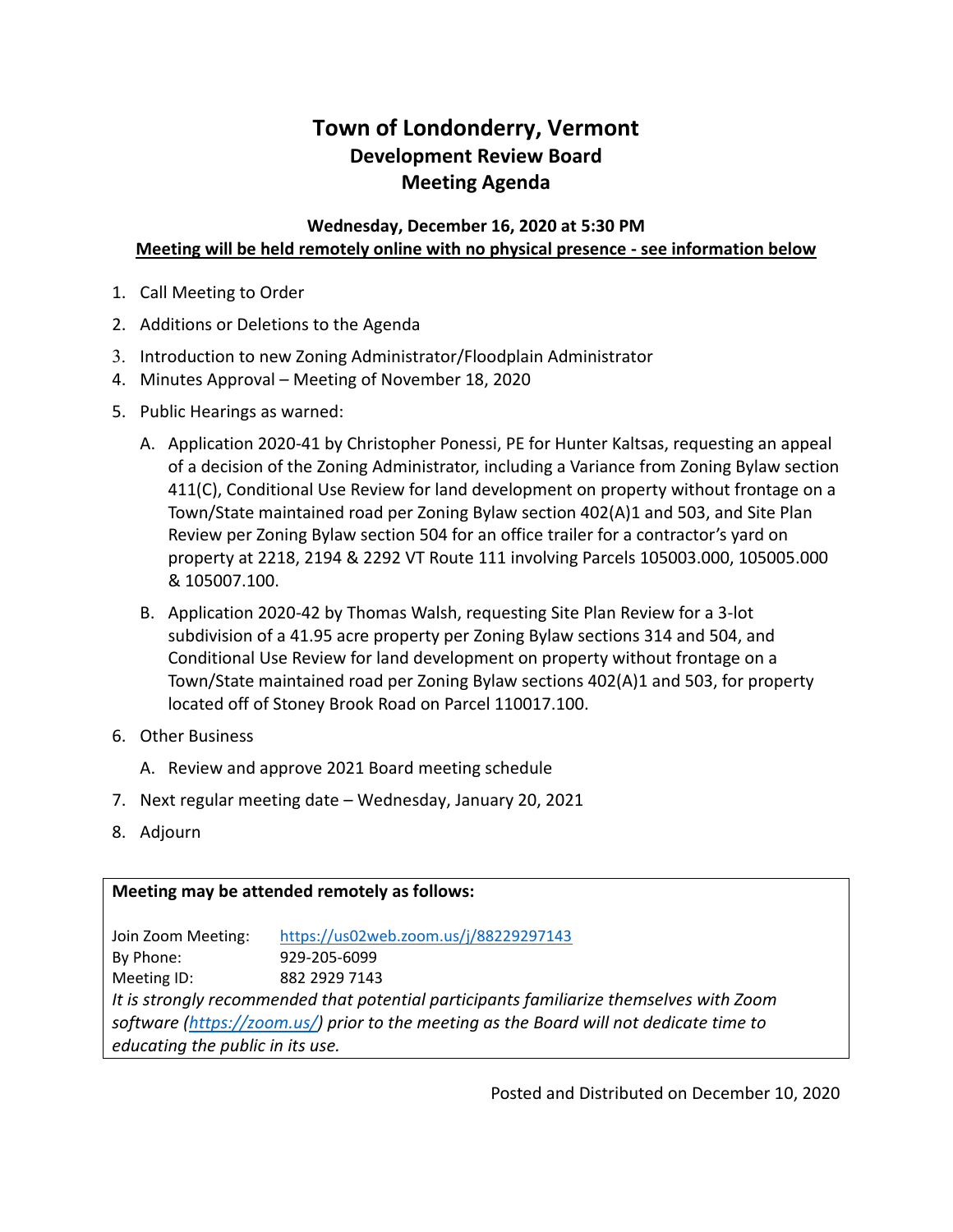## **Town of Londonderry, Vermont Development Review Board (DRB) 100 Old School Street South Londonderry, VT 05155 MEETING MINUTES December 16,2020 Meeting held online using zoom software**

DRB members present: Esther Fishman: chair, Terry Hill, Bob Maisey, Chris Laselle, John Lancaster, Paul Abraham

Others in attendance: Shane O'Keefe, former Zoning Administrator, Will Goodwin current Zoning Administrator, Chris Ponessi: engineer for Hunter Kaltsas, Hunter Kaltsas, Thomas Walsh, Reggie Cyr,

Meeting called to order at 5:35 P.M.

Chairperson Esther Fishman:

Explained rules for public meetings under covid pandemic rules. Introduced board members, town employees and members of the public. Asked if anyone had changes to the agenda. Asked for changes or corrections to the minutes of the 11/18/20 meeting.

Motion was made by Paul Abraham to accept the minutes. Motion was seconded by Chris Laselle. Motion was passed with two abstentions.

Chris Ponessi presented an application for a boundary line adjustment, a conditional use permit to have a right of way under 50 foot wide, and site plan review for a trailer that was installed without a zoning permit, for 3 adjoining lots, all owned by Mr. Kaltsas. He said that the application would "clean up a mess" by consolidating Mr. Kaltsas' existing commercial operations on two lots and correct a lack of proper setbacks for a structure that was erected without a zoning permit. He said that since the two commercial lots were growing in size, they would not require a septic or potable water permit from the state of Vt., and that the residential lot already has a permit for a new septic system. The narrow rightof-way that serves the third lot was preexisting, and to widen it would restrict Mr. Kaltsas' ability to use the property, and that the application would not affect the access, traffic, parking, historic structures, natural features, or scenic areas.

Shane O'Keefe said that this plan would reduce the frontage on the residential lot from de minimus to none, and thus would require a 50-foot right-of-way, or conditional use permission for a smaller rightof-way from the DRB. He also said that he had done a site visit, and he had found that the trailer did not present any visual or traffic problems.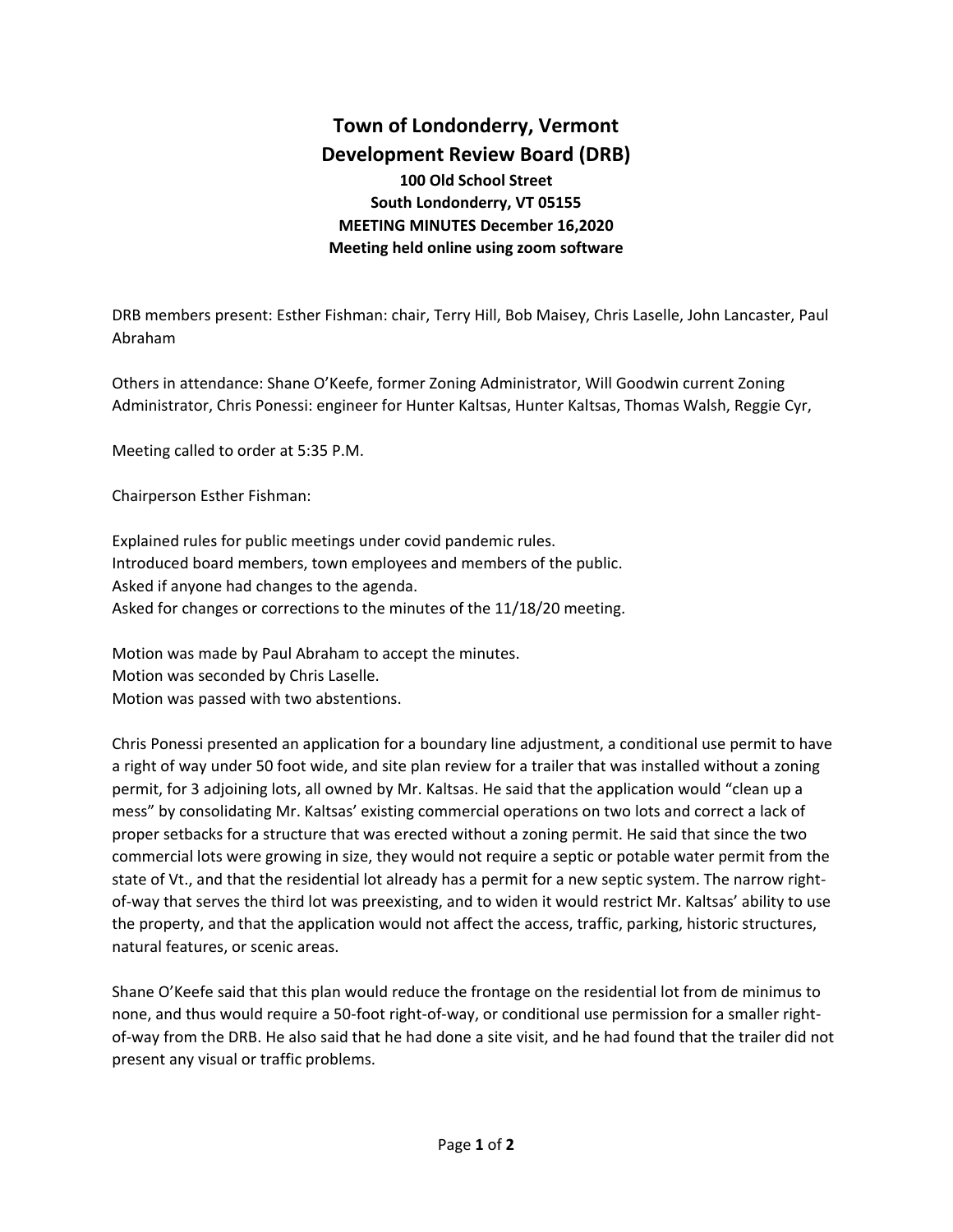Esther Fishman asked if the narrow right of way would hinder emergency traffic, Mr. Ponessi replied that the right-of-way had existed for many years without any problems.

Ms. Fishman asked if anyone else had questions or comments, and hearing none, she closed the Kaltsas hearing at 6:17 P.M., and informed the public that the board would have a deliberative session on the permit later in the evening.

Esther Fishman opened the next hearing, describing the application for a three-lot subdivision for a 41.95-acre lot with no frontage on a town or state rd.

Tom Walsh Described buying the land, extending the private road known as Stoney Brook Rd in order to subdivide a lot off the land in 2013. He wants to divide the rest of the land into three lots, two to be sold, and one to be retained by the owner for a possible future home.

Ester Fishman asked about bringing the road up to town specifications as required by the Zoning Bylaws, and Mr. Walsh responded, "whatever it needs, we will do".

There was discussion of what this would entail, and Sean O'Keefe said that the town road foreman had looked at Stoney Brook extension and he said some widening, drainage work, and larger culverts would be required.

There was discussion of whether the property was steep, and Mr. Walsh and Sean said that the property was not exceptionally steep.

There was some discussion of whether the application was complete, the need to upgrade the private road to town specifications, and the need for a plat which included the 50-foot right of way up to the last driveway.

The hearing was adjourned, and the applicants were told that the board would have a deliberative session later in the meeting.

The next item of business was a discussion of the DRB meeting schedule for 2021, which includes submission dates. Bob Maisey made a motion to adopt the schedule, the motion was seconded by Esther Fishman, and approved by all the members.

The meeting went into deliberative session at 6:40 and was adjourned at 7:38.

*Approved by DRB: \_\_\_\_\_\_\_\_\_\_\_\_\_\_\_\_\_\_\_\_\_\_\_\_\_\_\_\_\_\_\_\_\_\_\_\_\_(Chair) 1/20/2021*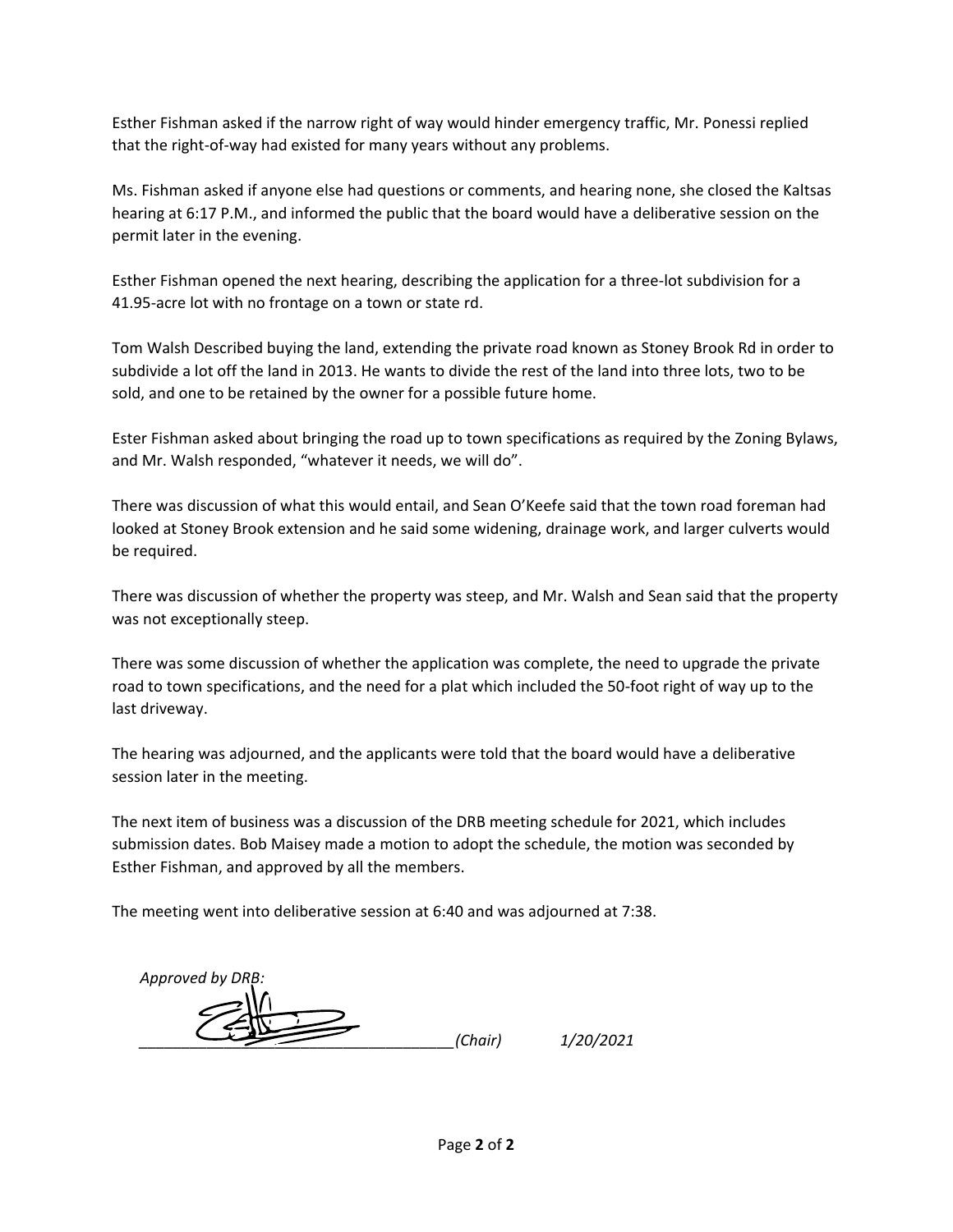# **TOWN OF LONDONDERRY VT. DEVELOPMENT REVIEW BOARD Application for Conditional Use Review Findings and Decisio**n

In re: Kaltsas boundary line change and site plan review Permit Application No. 2020-41.A, 2020-41.B,2020-41.C Location: 2218 Vt. Rt 100 Parcel I.D.#: 10-50-03.000, 10-50-05.000, 10-5007.100

#### **INTRODUCTION AND PROCEDURAL HISTORY**

This proceeding involves review of an application for conditional use submitted by Christopher Ponessi for landowner Hunter Kaltsas under the Town of Londonderry Zoning Bylaw.

The application was received by 11/16/2020

A copy of the application is available at Londonderry Town Hall.

On 11/25/2020, notice of a public hearing was published in the Vermont Journal.

On 12/3/2020 notice of a public hearing was posted at the following places:

a. The municipal clerk's office.

b. Rt.100, which is the public-right-of-way most nearly adjacent to the property for which the application was made.

- c. The Londonderry and South Londonderry Post Offices
- d. The Londonderry Town web site

On 12/3/2020 a copy of the notice of a public hearing was mailed to the applicant.

On 12/3/2020 a copy of the notice of public hearing was mailed to the owners of properties adjoining the property subject to the application (see attached).

The application was considered by the development review board at a virtual public hearing on 12/16/2020

The development review board reviewed the application under the Town of Londonderry Zoning Bylaw, as amended December 2009.

Present at the hearing were the following members of the development review board: Esther Fishman, chair, Paul Abraham, Terry Hill, John Lancaster, Christopher Laselle, Bob Maisey

Mr. Ponessi and Mr. Kaltsas were present and spoke at the virtual hearing.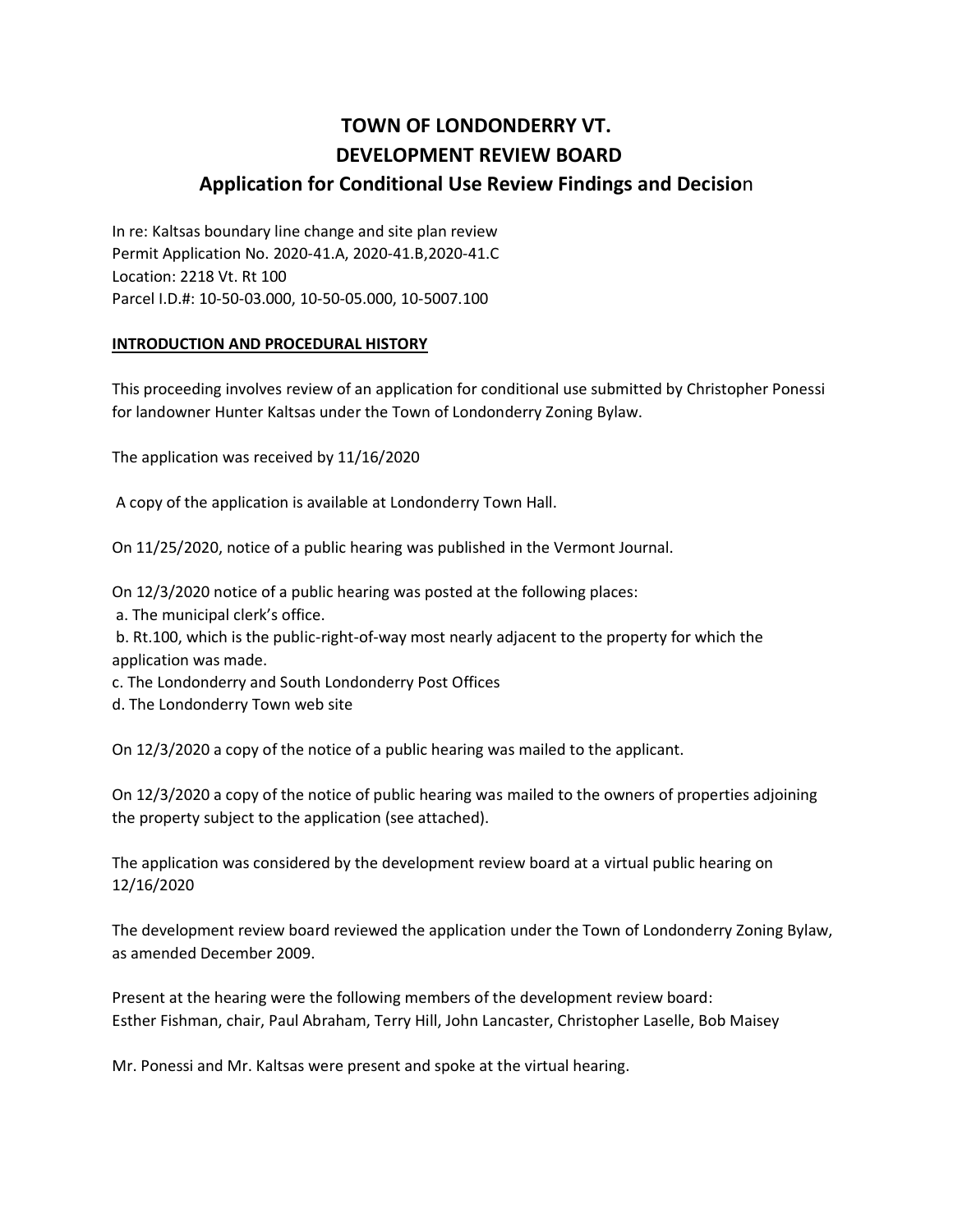The following exhibits were submitted to the development review board: Zoning permit application, land use application review forms, site plan application worksheet, information on the structures present, site plans.

These exhibits are available at: Londonderry Town Hall.

### **FINDINGS**

- Based on the application, testimony, exhibits, and other evidence the development review board makes the following findings:
- The applicant seeks a conditional use permit for a boundary line adjustment
- The applicant seeks a zoning permit for a previously unpermitted trailer.
- The subject's properties are a 3-acre parcel, a 1.91-acre parcel, and a 18.22 acre parcel located at 2218,2194 and 2292 Rt 100, in the Town of South Londonderry (tax map parcels # 10-50- 03.000, 10-50-05.000, 10-5007.100).
- The property is located in the SC and R1 District as described on the Town of Londonderry Zoning Map on record at the Town of Londonderry municipal office and section 201 of the Zoning Bylaw.
- Conditional use approval is requested for a boundary line change, involving a lot with insufficient frontage as defined in section 314 of the Zoning Bylaw.
- The application requires review under the following sections of the Town of Londonderry Zoning Bylaw: Section 314, Section 200, Section 504.

### **DECISION AND CONDITIONS**

Based upon these findings, and subject to the conditions set forth below, the development review board grants the application for a boundary line change, and a permit for an office trailer.

- As conditioned, the proposed development meets the requirements of the Zoning Bylaw.
- The application will not have an undue adverse impact on the capacity of existing or planned community facilities.
- The application will not have an undue adverse effect on the character of the area affected, as defined by Section 200 of the Town of Londonderry Zoning Bylaw.
- The application will not have an undue adverse effect on traffic, roads and highways in the vicinity<sup>}</sup>.
- The application will not have an undue adverse effect on utilization of renewable energy resources.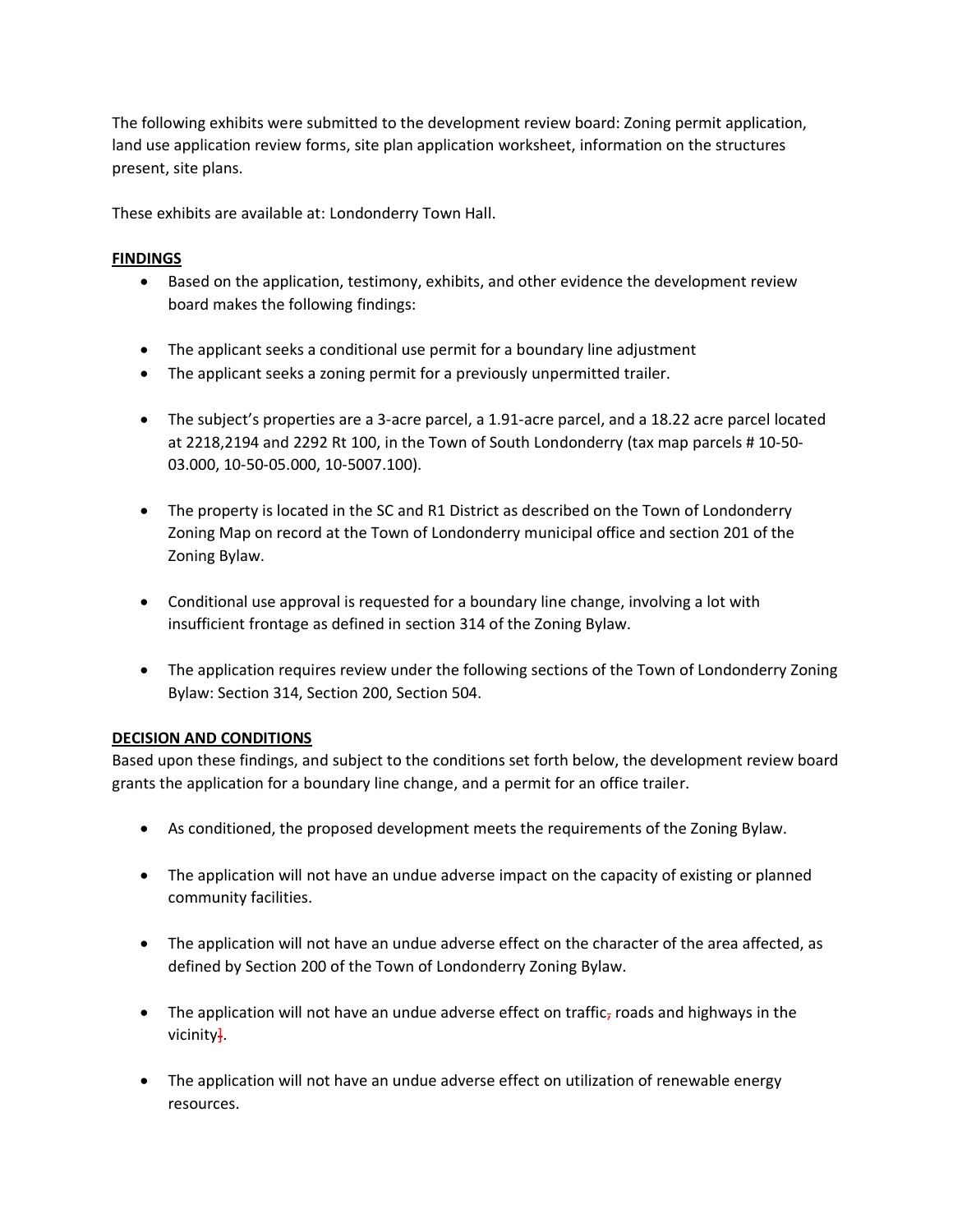- The application will satisfy the requirements of the bylaw with respect to minimum lot size/distance from adjacent or nearby uses/performance standards/site plan review criteria.
- The right of way for lot 105005.000 is not up to current standards, but it is preexisting.
- The development review board approves the application subject to the following conditions:
- The applicant must record a mylar copy of the plat within 90 days of receiving the permit.
- Future subdivision of parcel number three will require widening of its right-of way or a variance.

Dated at Londonderry, Vermont, this 5th day of January 2021.

Signed:

Esther Fishman, Chair

*NOTICE: This decision may be appealed to the Vermont Environmental Court by an interested person who participated in the proceeding(s) before the [planning commission/zoning board of adjustment/development review board]. Such appeal must be taken within 30 days of the date of this decision, pursuant to 24 V.S.A. § 4471 and Rule 5(b) of the Vermont Rules for Environmental Court Proceedings.*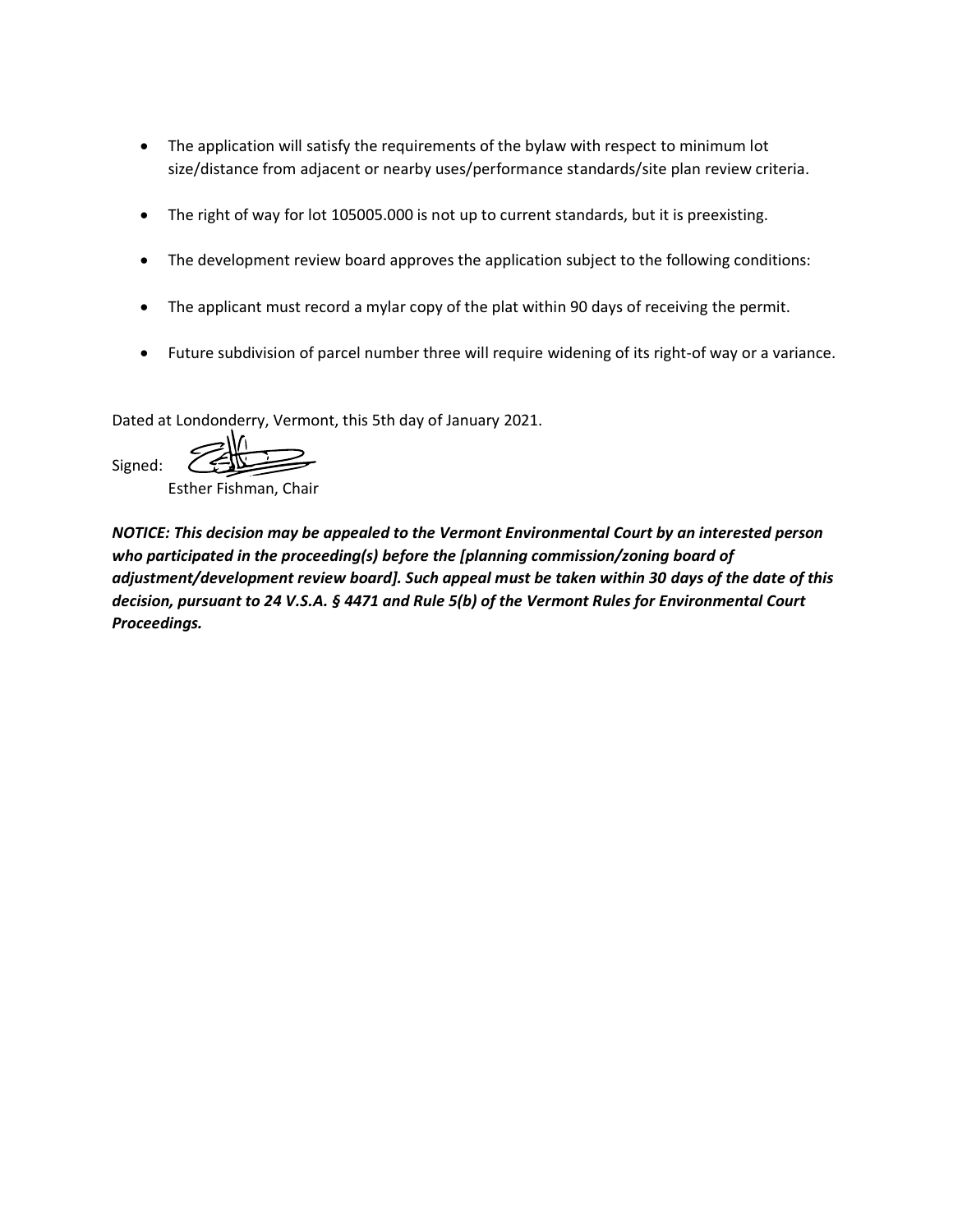# **TOWN OF LONDONDERRY VT. DEVELOPMENT REVIEW BOARD Application for Conditional Use Review Findings and Decision**

In re: Walsh Subdivision Permit Application No. 20-20-42 Location: Stoney Brook Rd Extension (private) Parcel I.D.#: 11-00-17.100

#### **INTRODUCTION AND PROCEDURAL HISTORY**

This proceeding involves review of an application for conditional use submitted by Thomas Walsh under the Town of Londonderry Zoning Bylaw.

The application was received by 10/9/2020

A copy of the application is available at the Londonderry Town Office.

On 11/25/2020, notice of a public hearing was published in the Vermont Journal.

On 12/3/2020 notice of a public hearing was posted at the following places:

a. The municipal clerk's office.

b. Stoney Brook Rd., within view of the public-right-of-way most nearly adjacent to the property for which the application was made.

c. The Londonderry and South Londonderry Post Offices

d. The Londonderry Town web site

On 12/3/20 a copy of the notice of a public hearing was mailed to the applicant.

On 12/3/20 a copy of the notice of public hearing was mailed to the owners of properties adjoining the property subject to the application (see attached)

The application was considered by the Development Review Board (DRB) at a virtual public hearing on 12/26/2020.

The DRB reviewed the application under the Town of Londonderry Zoning Bylaw, as amended December 2009.

Present at the hearing were the following members of the development review board: Esther Fishman, chair, Paul Abraham, Terry Hill, John Lancaster, Christopher Laselle, Bob Maisey

Mr. Walsh was the only member of the public who presented any evidence at the hearing.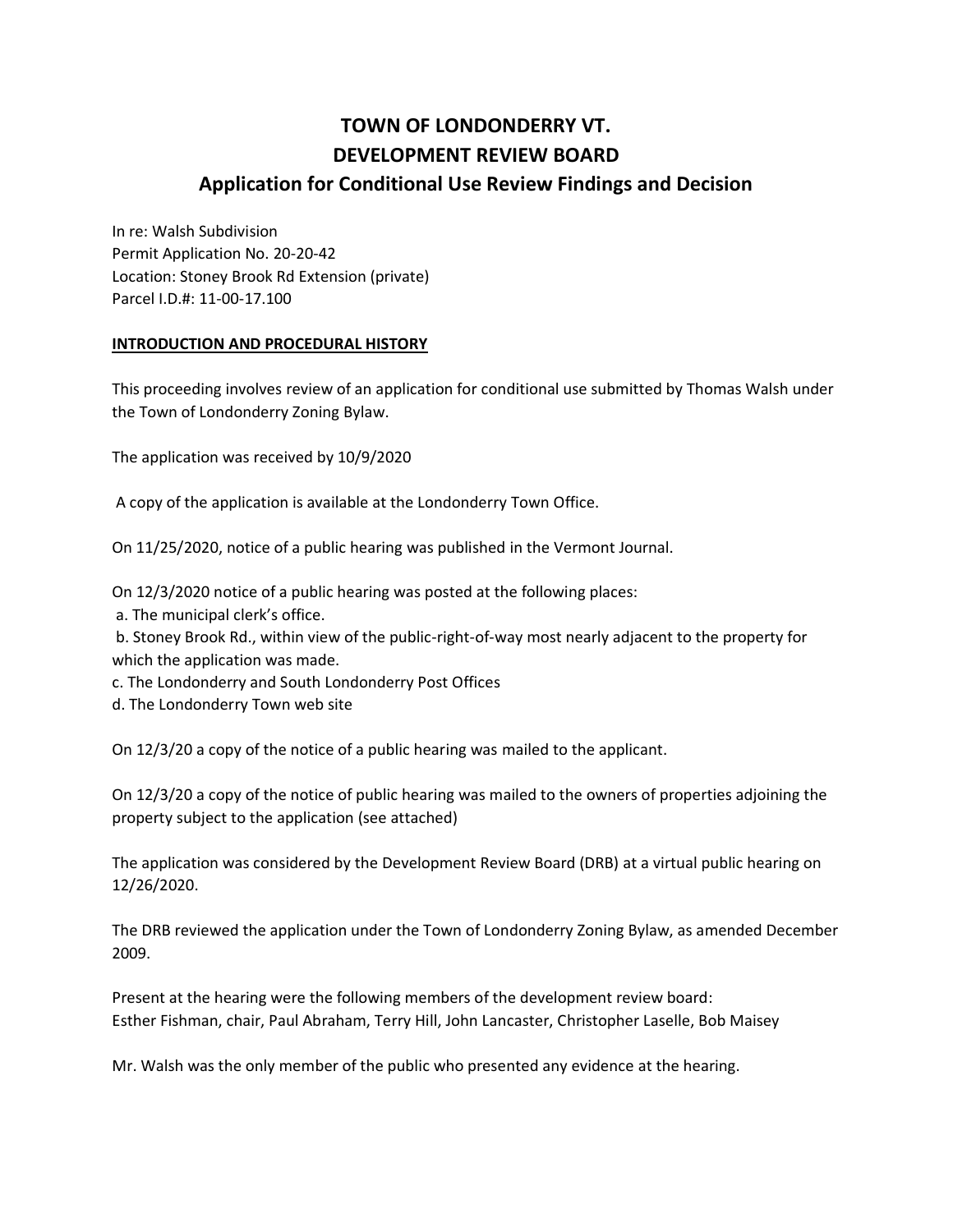The following exhibits were submitted to the DRB: Zoning permit application, conditional use application, site plan review application, site development plan checklist, application review forms, copies of emails between Mr. Walsh and Mr. O'Keefe, former Zoning Administrator, paperwork pertaining to the original Stoney Brook subdivision and road, a preliminary site plan.

These exhibits are available at: The Londonderry Town Office.

**FINDINGS** Based on the application, testimony, exhibits, and other evidence the DRB makes the following findings:

- The applicant seeks a conditional use permit for a subdivision of parcel no. 11-00-17.10 on the Londonderry Town Property Map
- The subject property is a 41.95-acre parcel located at Stoney Brook Rd (private) in the Town of Londonderry.
- The property is located in the R1 District as described on the Town of Londonderry Zoning Map on record at the Town of Londonderry municipal office and section 201 of the Zoning Bylaw.
- Conditional use approval is requested for a subdivision as defined in section 314 of the Zoning Bylaw.
- The application requires review under the following sections of the Town of Londonderry Zoning Bylaw: 314: Subdivisions,402: Access and Frontage requirements, 504: Site Plan Review

### **DECISION AND CONDITIONS**

Based upon these findings, and subject to the conditions set forth below, the development review board grants the application for a three-unit subdivision, with a right of way through the previous sub-division.

As conditioned, the proposed development meets the requirements of Sections 314,402 and 504 of the Zoning Bylaw.

- Lots will meet the dimensional requirements of the district.
- Important existing features will be preserved.
- Agricultural land will not be harmed
- No major regrading is proposed.
- There will be no burden on public facilities.
- Private roads will be up to town specifications.
- Driveways will be up to state specifications.
- Water and sewage will be up to state specifications.
- The application will not have an undue adverse effect on traffic and roads and highways in the vicinity.